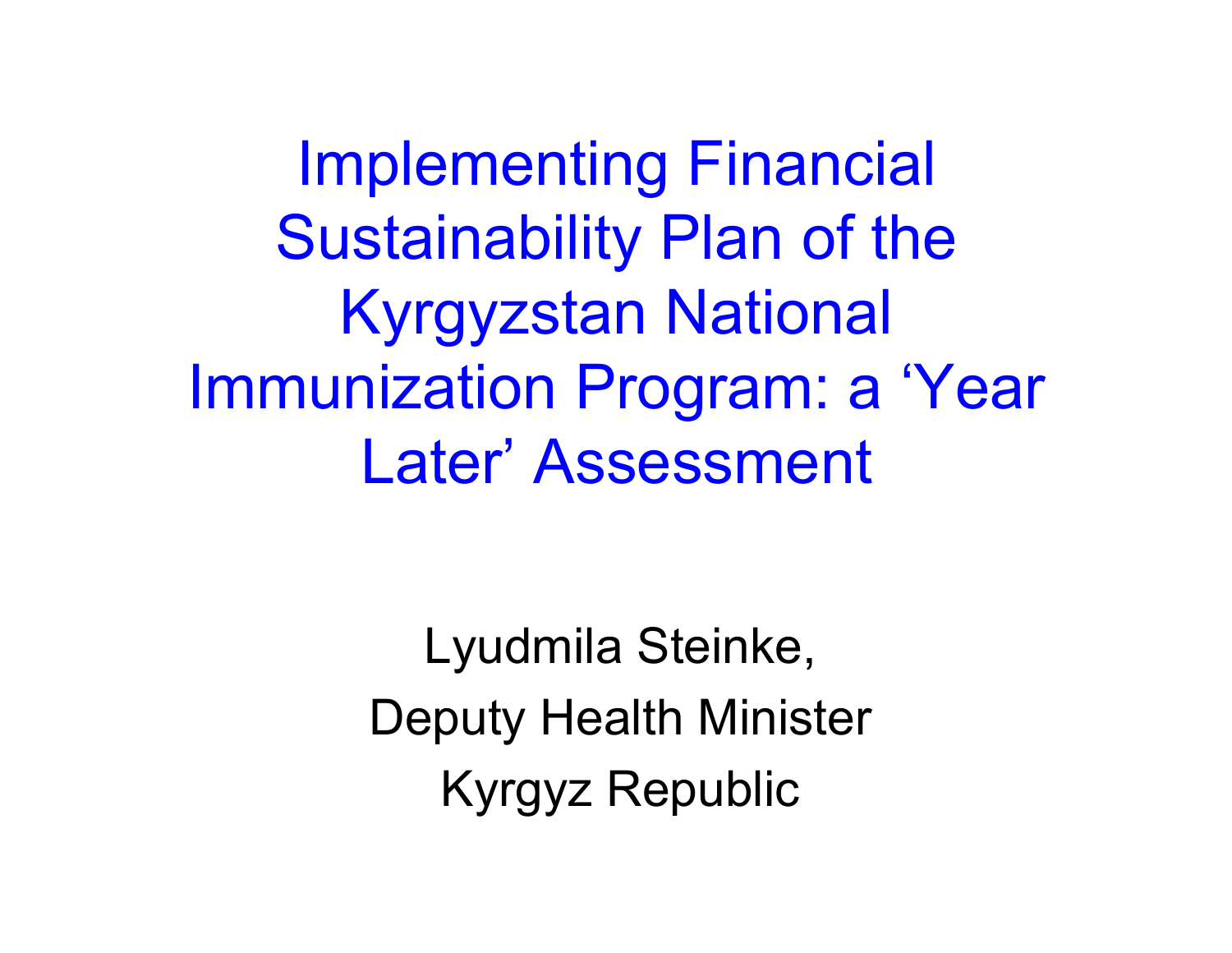# Agenda

- Introduction: NIP latest achievements;
- FSP messages that resonated;
- Importance of FSP;
- The 2003 trends and developments in NIP operations and financing;
- Updated projections of NIP activities and funding;
- Revised NIP financing gap;
- FSP strategies: implementation and effectiveness assessment;
- Conclusions and recommendations.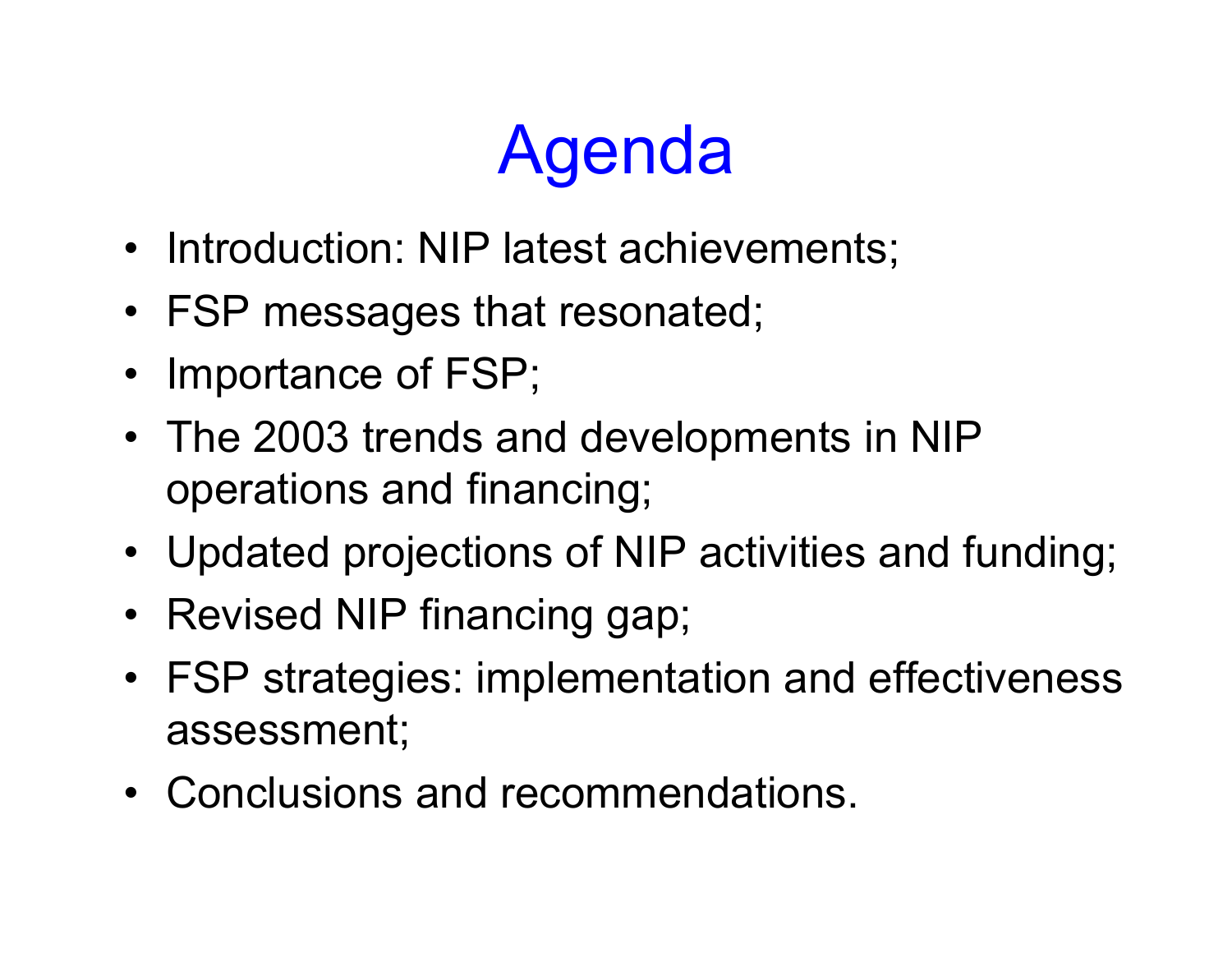#### **Immunization coverage rates, Kyrgyzstan, 1992-2003, % target population**

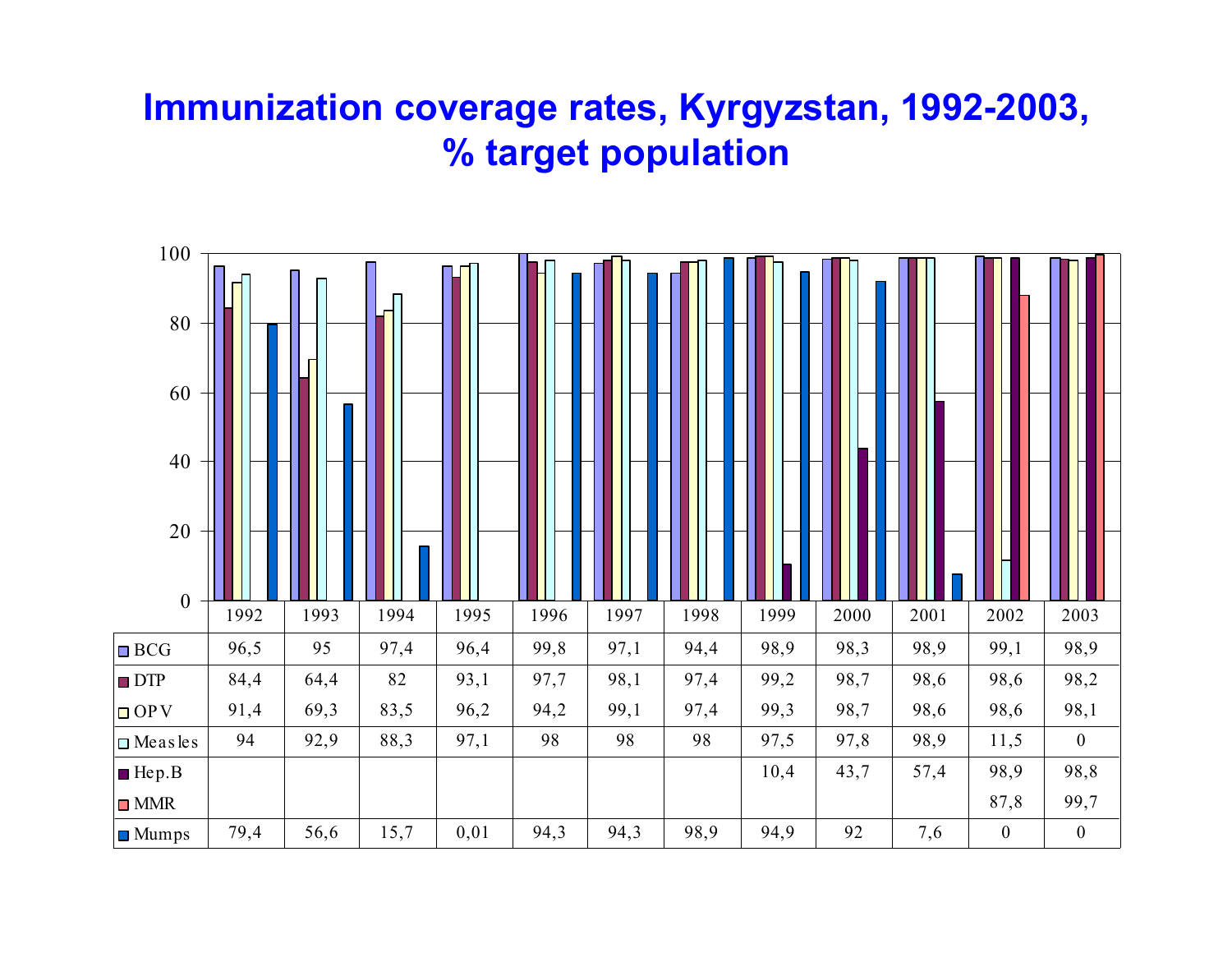#### **Infectious disease incidence rates, Kyrgyzstan,**

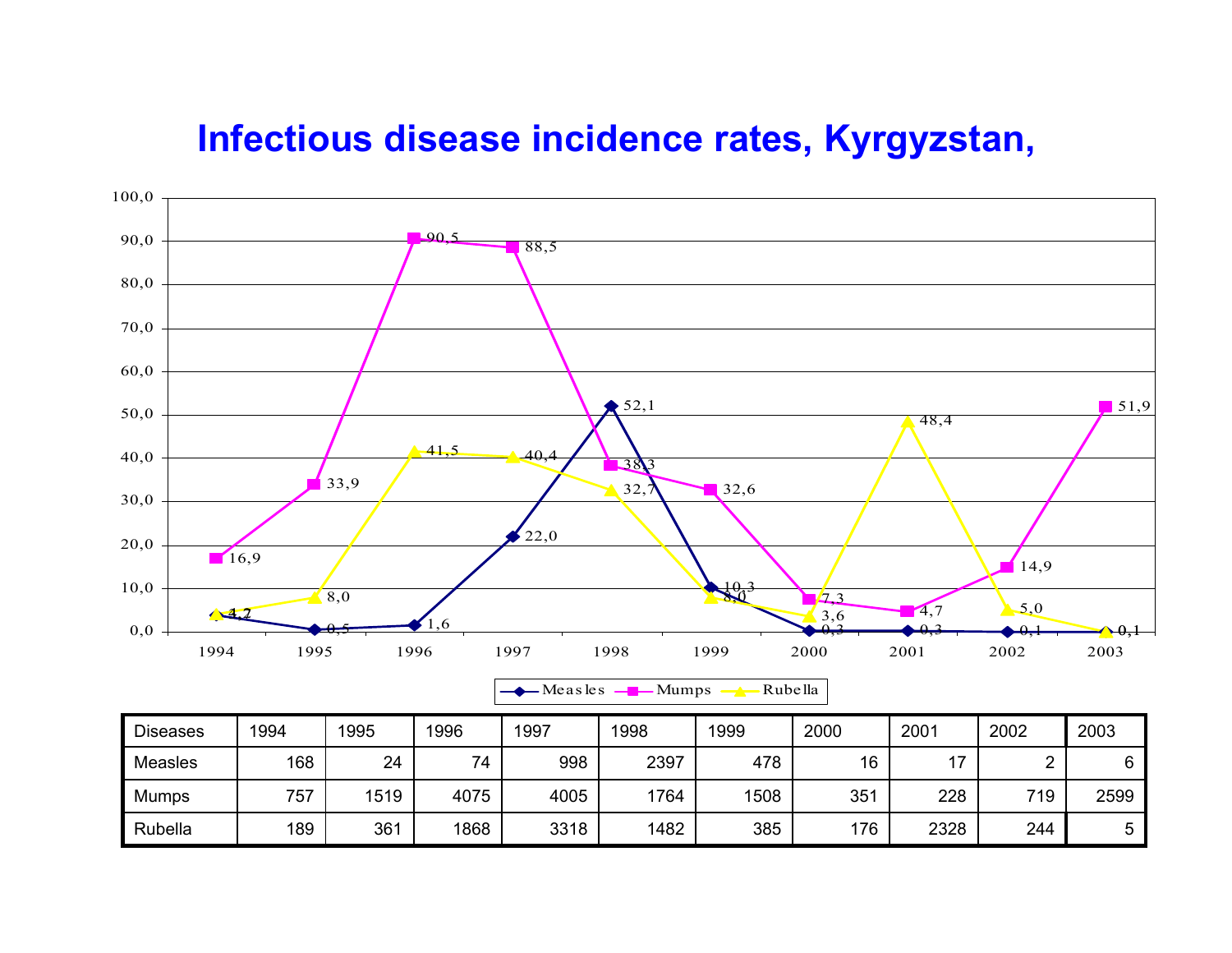#### **The 'Polio Eradication by 2000' Campaign in Kyrgyzstan**

- •Zero incidence of polio cases since 1993
- •Effective AFP surveillance: the AFP detection rate:

| 2002                        | 2.21          |
|-----------------------------|---------------|
| 2003                        | 2.33          |
| <b>Standard requirement</b> | $\leq$ = 1,00 |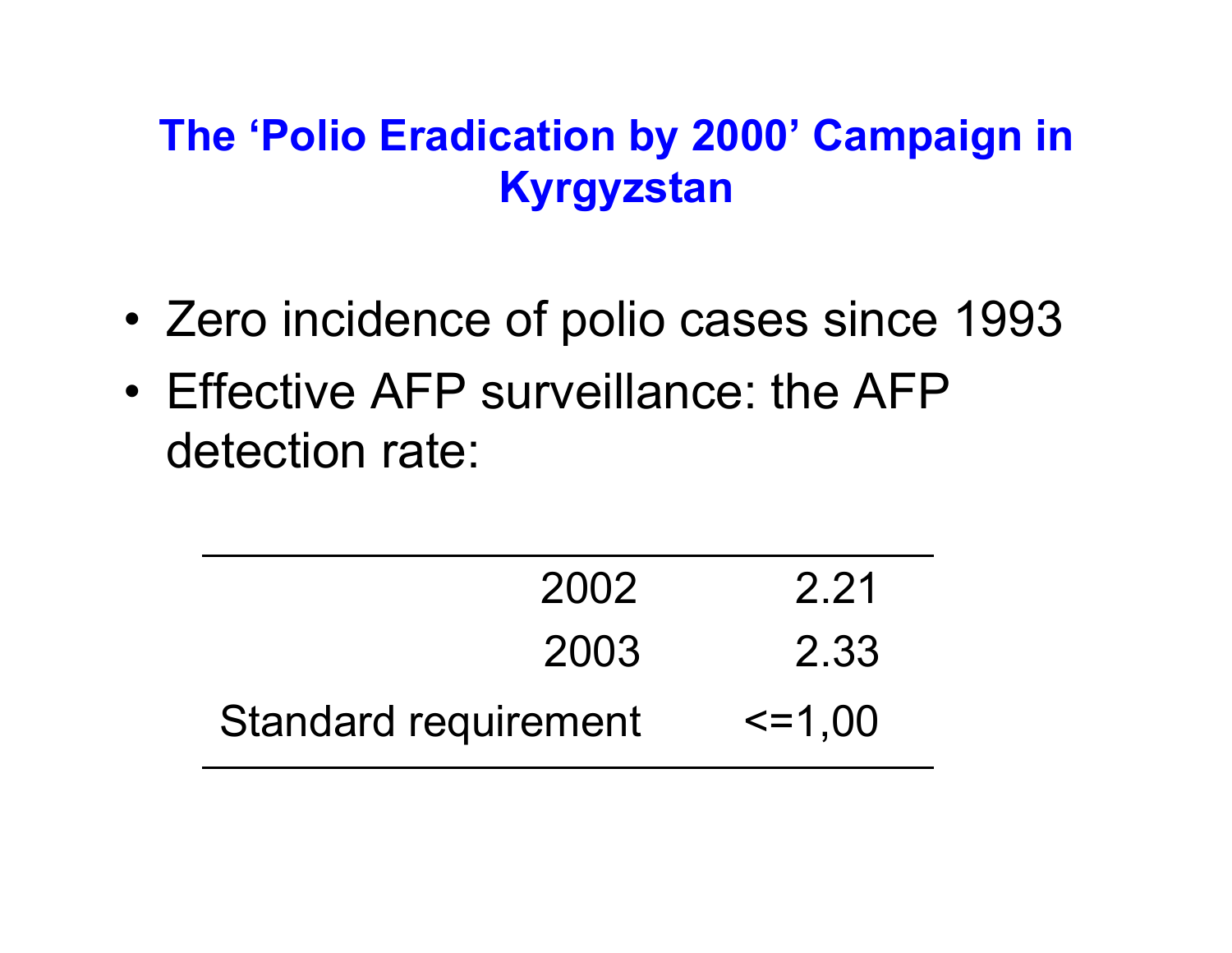#### • **Polio freeKyrgyzstan!!!**

• **The WHO/Euro region was certified as polio free on June 21, 2002**

#### СЕРТИФИКАТ

ВСЕМИРНАЯ ОРГАНИЗАЦИЯ ЗДРАВООХРАНЕНИЯ ЕВРОПЕЙСКИЙ РЕГИОН

РЕГИОНАЛЬНАЯ КОМИССИЯ ПО СЕРТИФИКАЦИИ ЛИКВИДАЦИИ ПОЛИОМИЕЛИТА

НА ОСНОВАНИИ ДАННЫХ, ПРЕДСТАВЛЕННЫХ НАЦИОНАЛЬНЫМИ СЕРТИФИКАЦИОННЫМИ КОМИТЕТАМИ 51 ГОСУДАРСТВА РЕГИОНА, КОМИССИЯ ЗАКЛЮЧАЕТ. ЧТО ПЕРЕДАЧА ЭНДЕМИЧНОГО ДИКОГО ПОЛИОВИРУСА ПРЕРВАНА ВО ВСЕХ СТРАНАХ РЕГИОНА. КОМИССИЯ ОБЪЯВЛЯЕТ ЕВРОПЕЙСКИЙ РЕГИОН С СЕГОДНЯШНЕГО ДНЯ СВОБОДНЫМ ОТ ПОЛИОМИЕЛИТА.

SIR JOSEPH SMITH, CHAIRMAN

M. Bossign PROFESSOR MARGARETA BÖTTIGER

PROFESSOR ISTVAAN DOMOK

DR WALTER DOWDLE

КОПЕНГАГЕН, 21 ИЮНЯ 2002 Г.

DR GEORGE E. DREIER

PROFESSOR SERGEY G. DROZDOV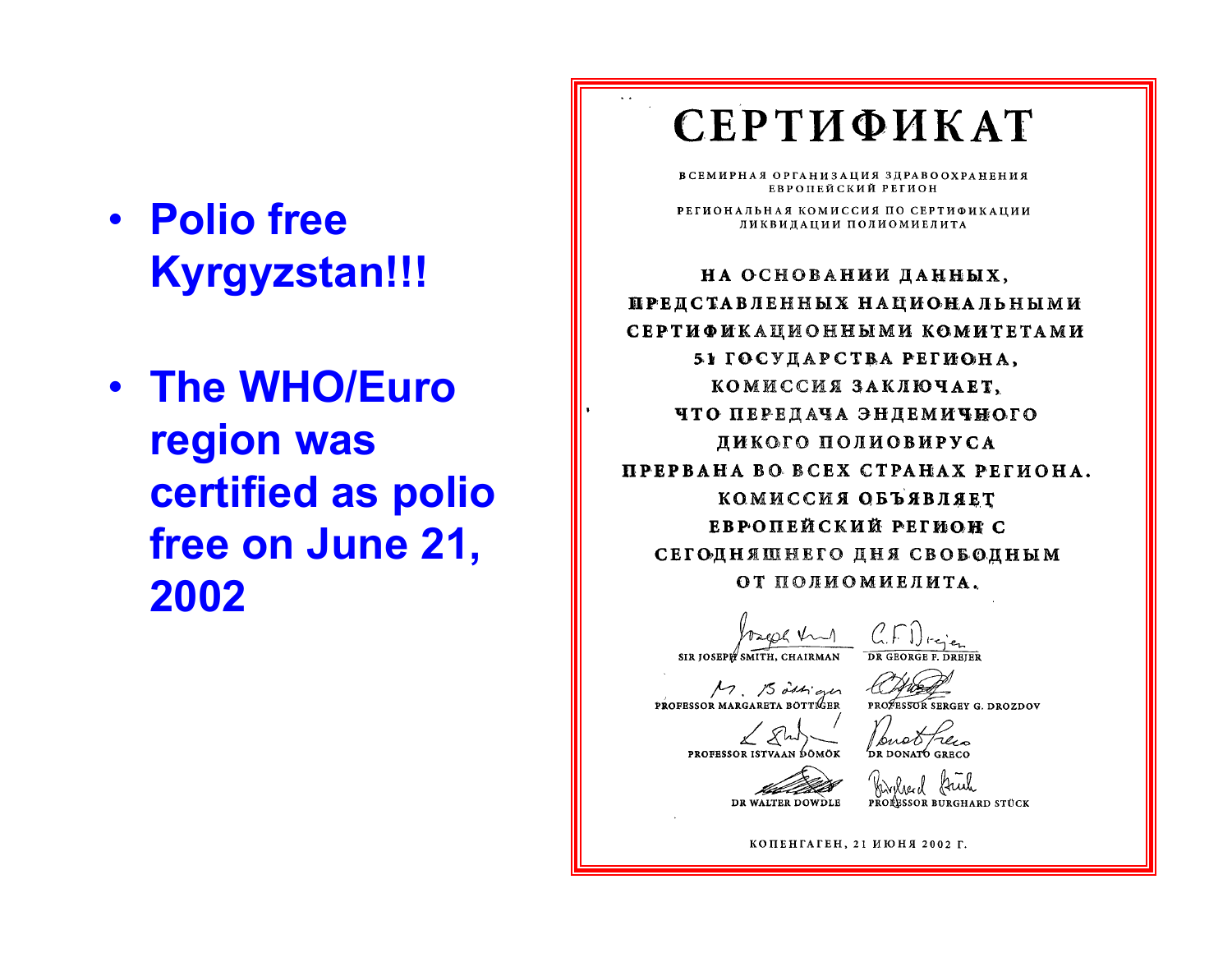#### **Measles eradication and congenital rubella prevention campaign in Kyrgyzstan, 2000-07**

- November 2001: large-scale campaign of immunization against measles and rubella; target population group: 7 to 25 years old; target coverage: 1,850,000 persons;
- 2001: Immunization with MMR vaccine in 12 months and with MR vaccine in 6 years of age introduced into the National Immunization Schedule (The MOH Order № 472 / December 27, 2001);
- Fall 2002: Immunization of women of fertile ages against rubella; target coverage: 292,000 persons
- **В июле 2004 года будет проведена саплементация витамином А детей в возрасте от 6 до 59 месяцев**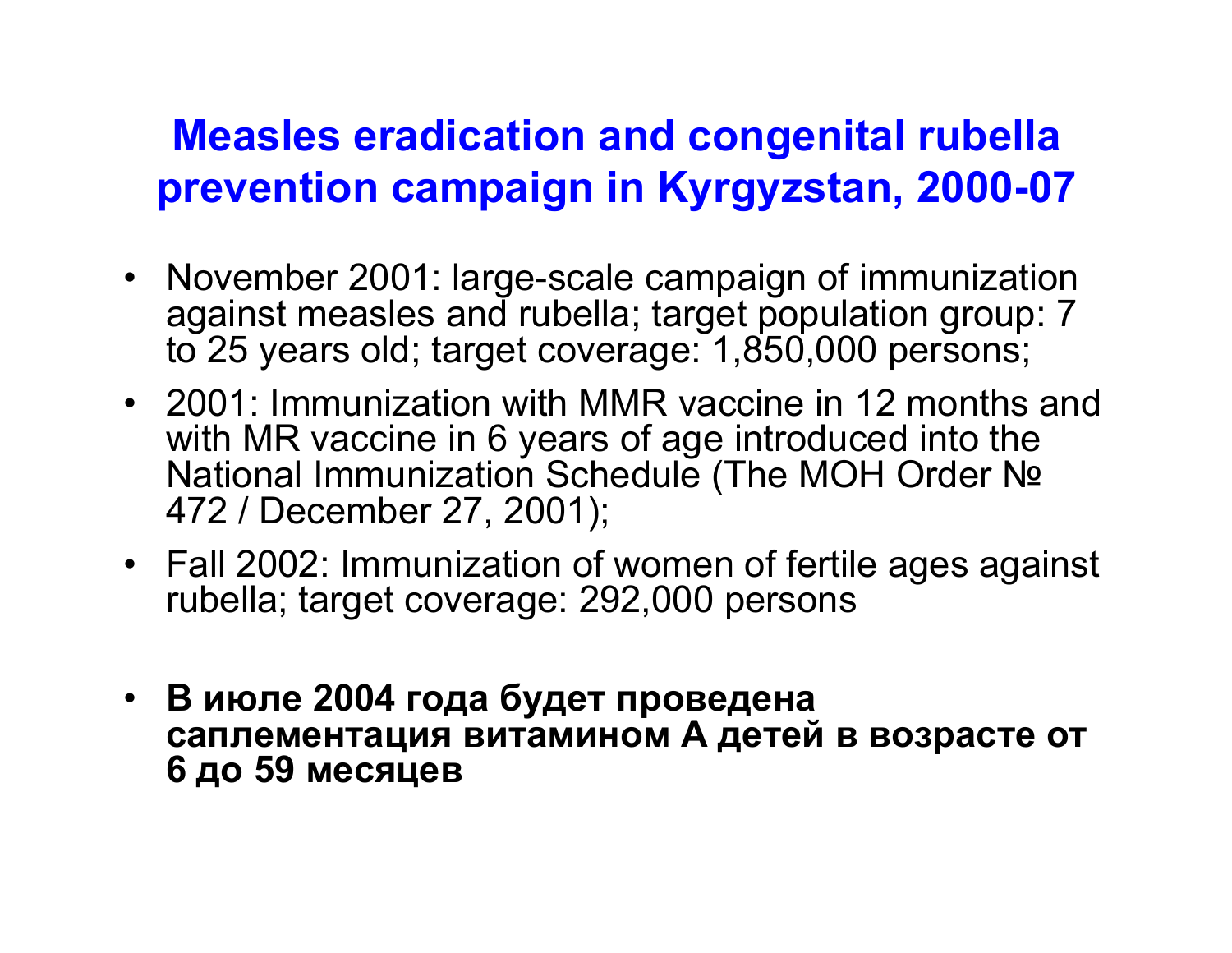#### **Результаты внедрения системы эпиднадзора за корью <sup>и</sup> краснухой <sup>в</sup> 2003 году**

| Административные<br>Ожидаемое<br>территории<br>кол-во случаев | Количество<br><b>ВЫЯВЛЕННЫХ</b>             | Обследованы<br>лабораторно |       | Подтверждены<br>лабораторно |                |   |
|---------------------------------------------------------------|---------------------------------------------|----------------------------|-------|-----------------------------|----------------|---|
|                                                               | случаев<br>по стандартам<br>BO <sub>3</sub> | г. Бишкек                  | г. Ош | корь                        | краснуха       |   |
| г. Бишкек                                                     | 32                                          | 78                         | 56    |                             |                | 4 |
| Чуйская область                                               | 37                                          | 7                          | 7     |                             |                |   |
| Иссык-Кульская обл.                                           | 20                                          | 3                          | 3     |                             |                |   |
| Нарынская область                                             | 12                                          | 10                         | 10    |                             |                | 1 |
| Таласская область                                             | 10                                          | 5                          | 5     |                             |                |   |
| Жалалабатская обл.                                            | 45                                          | 20                         |       | 20                          | $\overline{2}$ |   |
| г. Ош                                                         | 14                                          | 14                         |       | 14                          |                |   |
| Ошская область                                                | 47                                          | 6                          |       | 6                           | 1              |   |
| Баткенская обл.                                               | 20                                          | 7                          |       | 7                           | $\mathbf{3}$   |   |
| Кыргызская область                                            | 237                                         | 150                        | 81    | 47                          | 6              | 5 |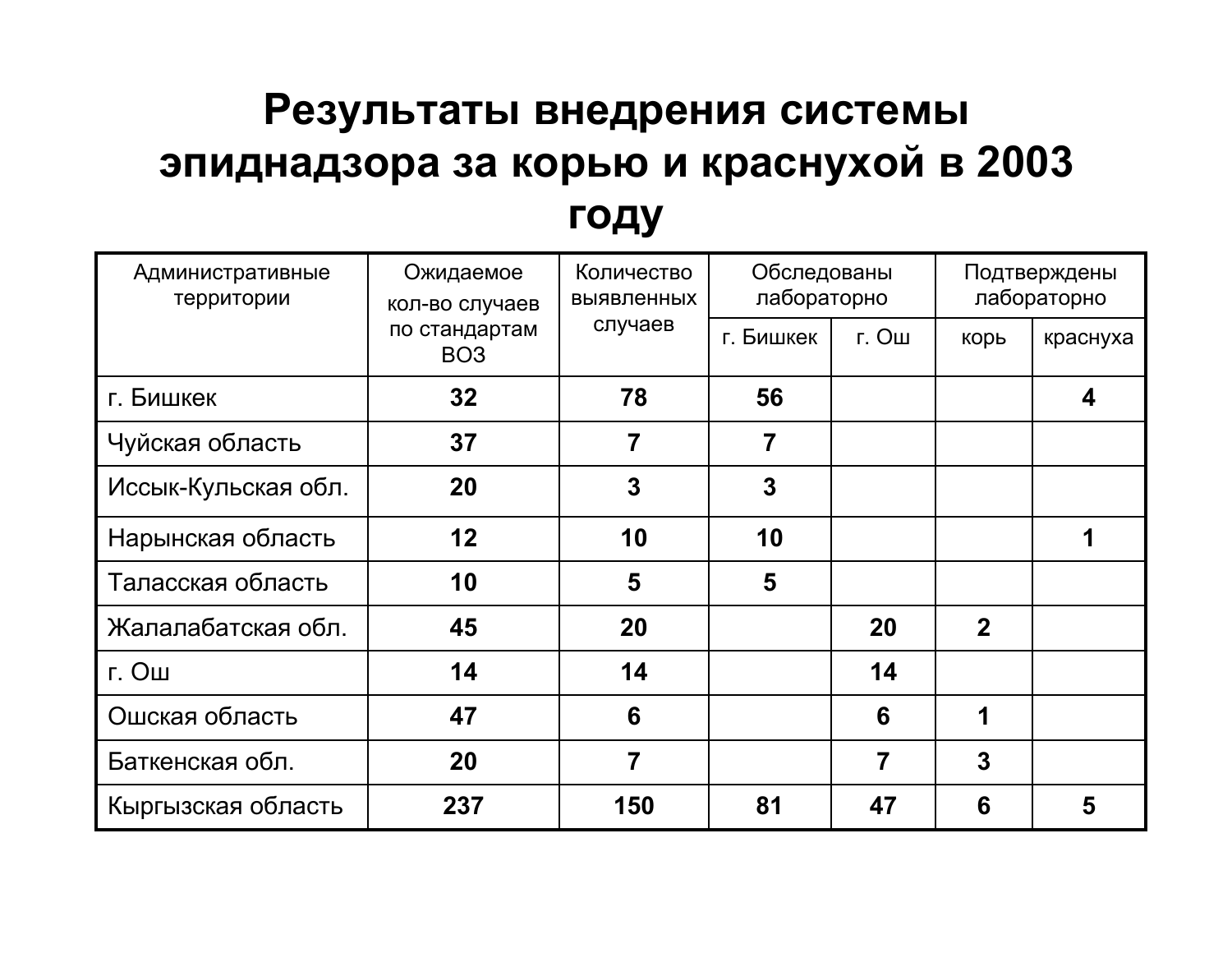### **Результаты внедрения системы эпиднадзора за СВК <sup>в</sup> 2003 году**

| Административные территории | Количество выявленных<br>случаев с подозрением<br><b>на СВК</b> | Количество<br>подтвержденных<br>случаев СВК |
|-----------------------------|-----------------------------------------------------------------|---------------------------------------------|
| г. Бишкек                   | 16                                                              | 0                                           |
| Чуйская область             |                                                                 |                                             |
| Иссык - Кульская область    |                                                                 |                                             |
| Нарынская область           |                                                                 |                                             |
| Таласская область           |                                                                 |                                             |
| Жалалабатская область       |                                                                 |                                             |
| г. Ош                       | 27                                                              | 0                                           |
| Ошская область              | 22                                                              | 0                                           |
| Баткенская область          |                                                                 |                                             |
| Кыргызская Республика       | 65                                                              | 0                                           |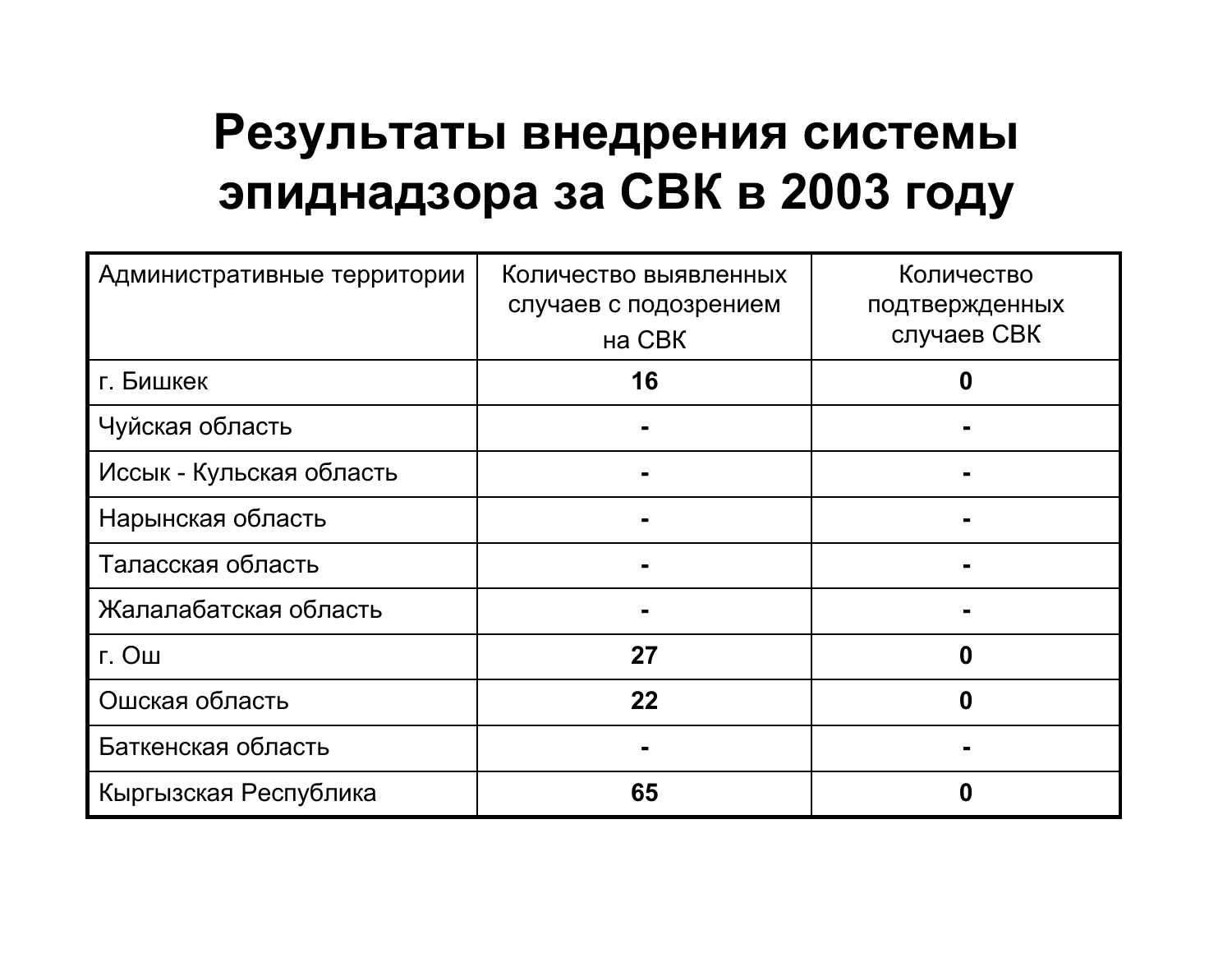## FSP's most resonant messages

Policy messages:

- NIP is the cornerstone of public health in Kyrgyzstan;
- NIP sustainable financing is the key step toward the stated goal of vaccine independence;
- Donors will continue to monitor government allocations to NIP;
- Technical messages:
- NIP is a multi-functional and multi-resource program;
- NIP confronts financing gap;
- The financing gap will escalate with the introduction of new vaccines;
- The NIP financing needs are not clearly communicated to resource allocation authorities.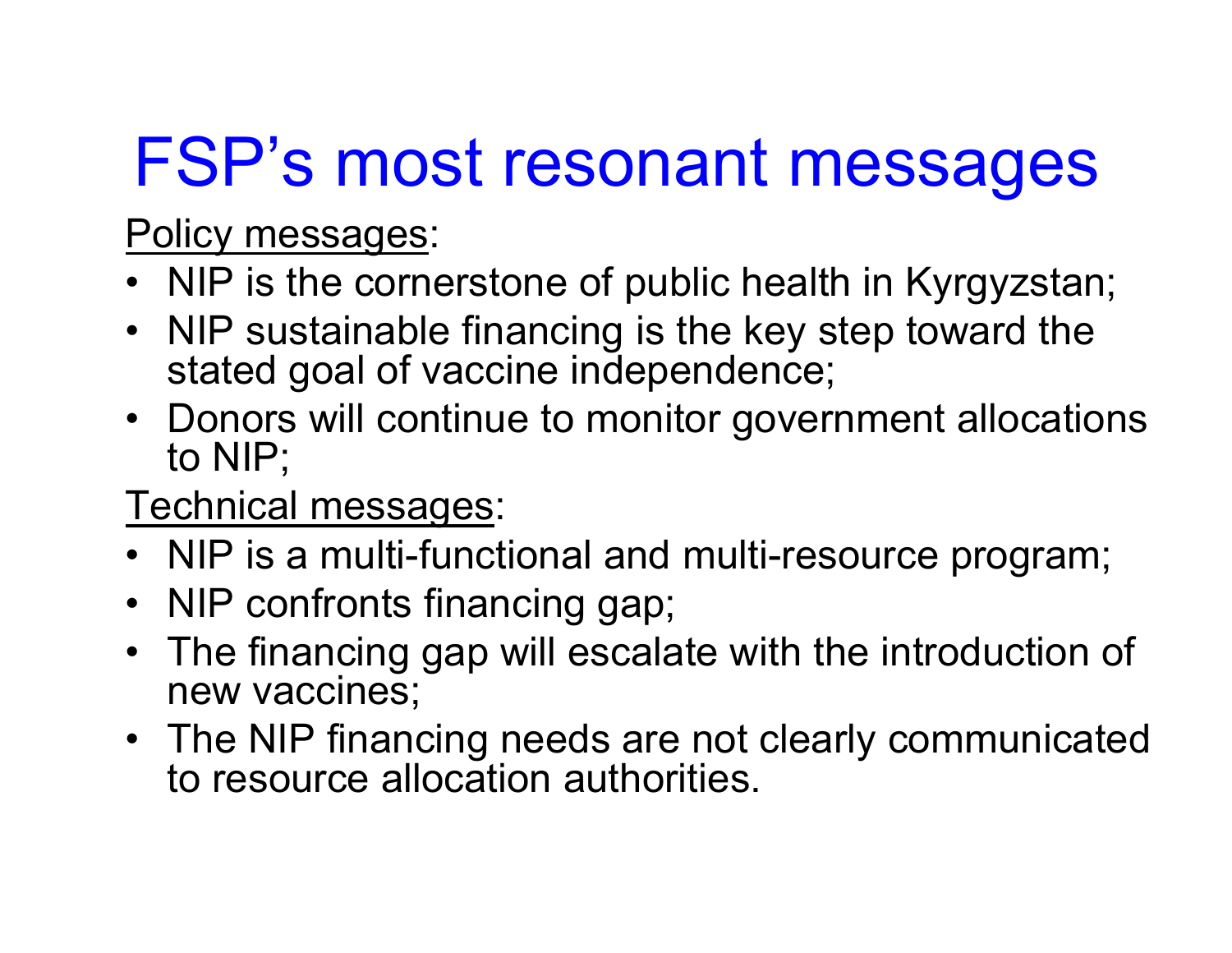## Importance of FSP

•• Improved perception of program functions and costs;

• Strengthened commitment of MOF to NIP financing;

•FSP informs the NIP stakeholder dialogue.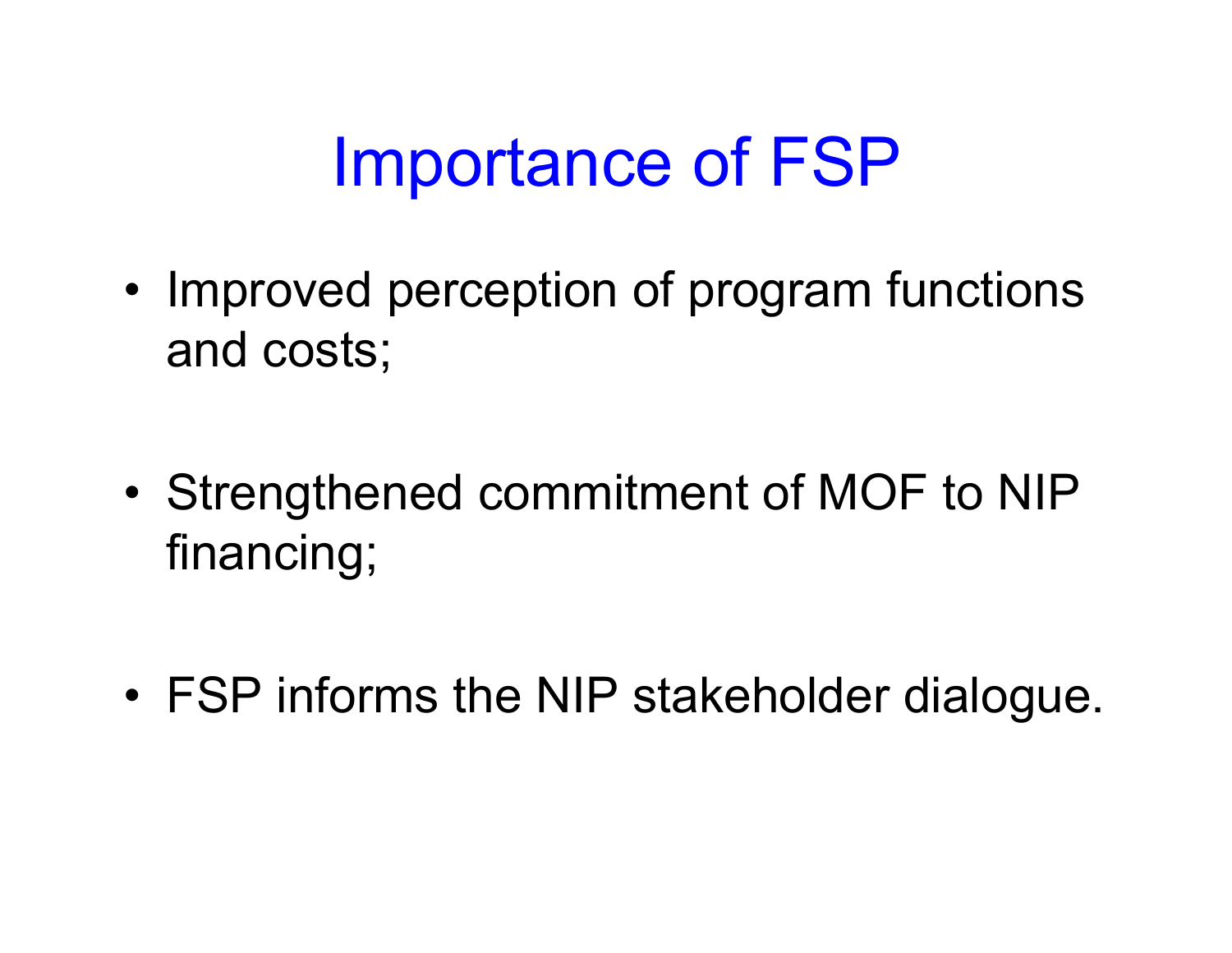### NIP operations and financing in 2003

- •• NIP functioned within projected parameters:
	- No change in immunization schedule;
	- No revision in the target population;
	- Coverage and wastage rates close to historical;
	- A year of rest from immunization campaigns;
	- –No disease outbreaks or disasters.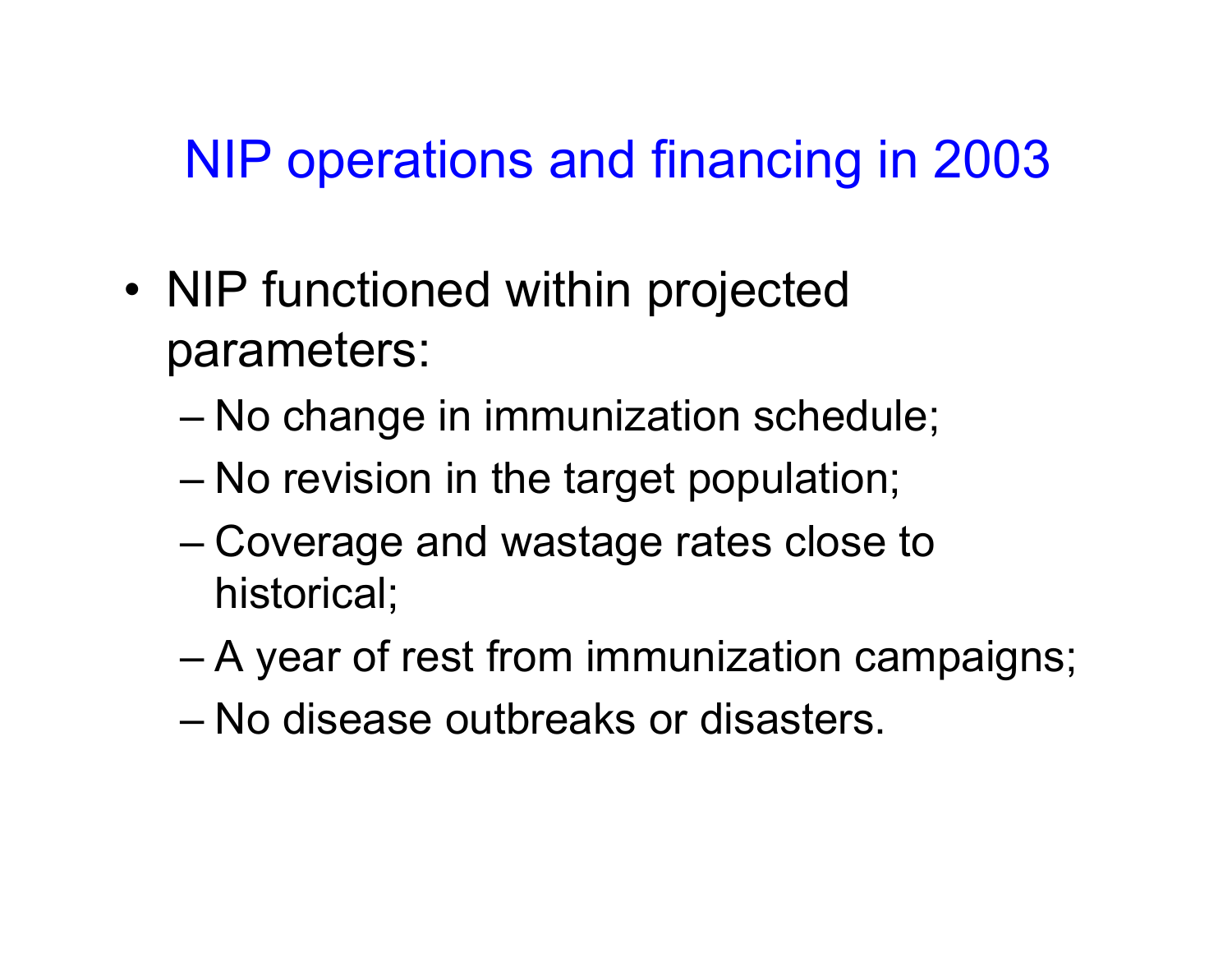## NIP operations and financing in 2003 (2)

- The Government contributed as planned or better:
	- Paid 87% of the 2003 amount due in co-financing under the JICA grant for EPI vaccine procurement through the UNICEF/VII;
	- Continued to finance DT and Td vaccine procurement in Russia;
	- MOH jointly with the Mandatory Health Insurance Fund increased allocations to primary care by 1.8 times;
	- Continued health financing reforms gave hope that increased health financing will be sustained;
	- Macroeconomic stability and strengthened budgets provided a supportive environment for health financing.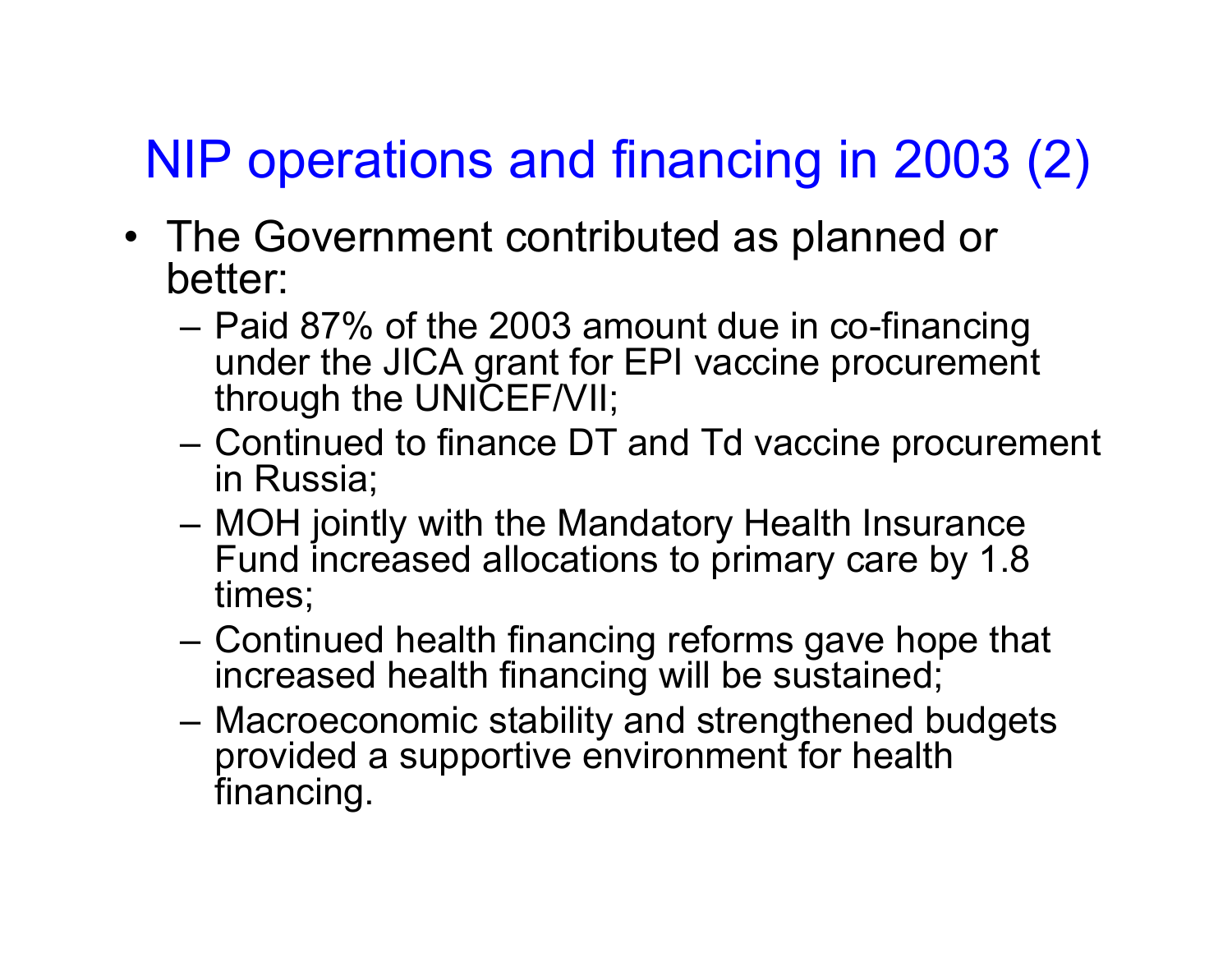### NIP operations and financing in 2003 (3)

- •• Donor funding continued to support NIP:
	- The Government of Japan provides 2/3 of funding for the UNICEF/VII procurement that accounts for 2/3 of the total vaccine spending in Kyrgyzstan (250.000 \$);
	- GAVI provided funding for the planned procurement of Hep.B vaccine and safe immunization supplies (127.240 \$);
	- and the state of the state UNICEF exceeded planned amounts of financing for training, monitoring and surveillance, cold chain equipment, and NIP administrative support (15.000 \$).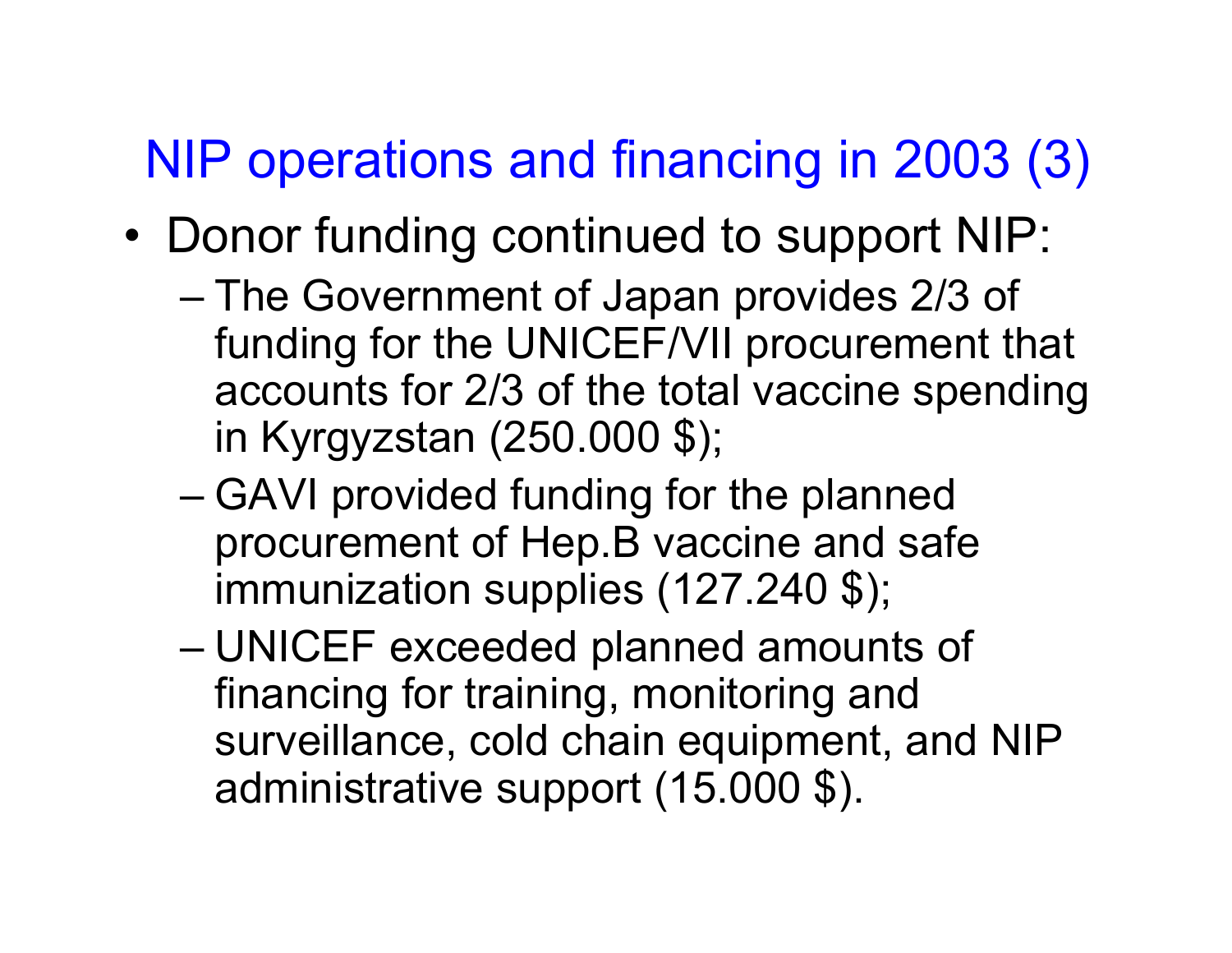### Деятельность НПИ <sup>в</sup> 2003 году(4)

- $\bullet$  Подготовлен проект Закона «О внесении изменений <sup>и</sup> дополнений <sup>в</sup> закон КР «Об иммунопрофилактике инфекционных заболеваний».
- Отработана штатная структура специалистов иммунологической службы на уровне ПМСП.
- $\bullet$  Проведена иммунизация медицинских работников против ВГВ <sup>г</sup>. Бишкек и Чуйской области благодаря помощи Каунтерпарт Концерциум. В <sup>г</sup>. Бишкек – 1441 человек (3-<sup>х</sup> кратно) <sup>и</sup> <sup>в</sup> Чуйской области – 868 человек (2-<sup>х</sup> кратно).
- При поддержке ЮНИСЕФ получено 7 плюсовых холодильников объемом 400,0 <sup>л</sup> <sup>и</sup> 2 300 термометров для прививочных пунктов.
- Туровая иммунизация населения против управляемых инфекций <sup>в</sup> селе Сары – Могол, Алайского района Ошской области.
- При поддержке JICA получено 2 авторефрижератора для перевозки вакцин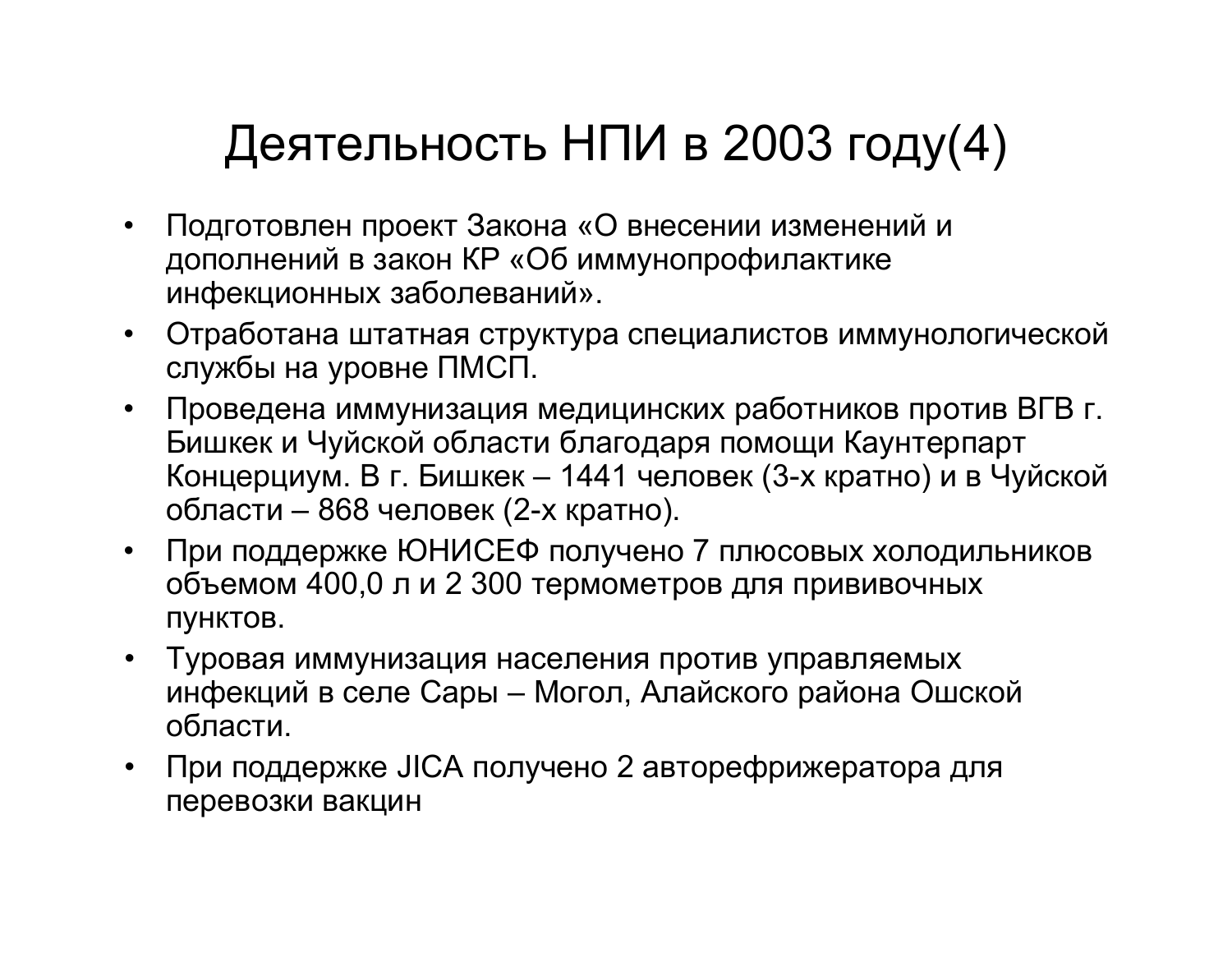## Updated projections of NIP financing and activities

- The Government is finalizing a loan agreement with ADB to finance health, education, and community support of children of up to 8 years old. Part of the loan is earmarked for EPI vaccines and cold chain equipment to be procured in 2005-07;
- GAVI agreed to fund safe injection supplies for all EPI vaccines in 2004-06;
- The introduction of Hib vaccine and expansion of Hep.B vaccine to 11 year-old children have been deferred indefinitely.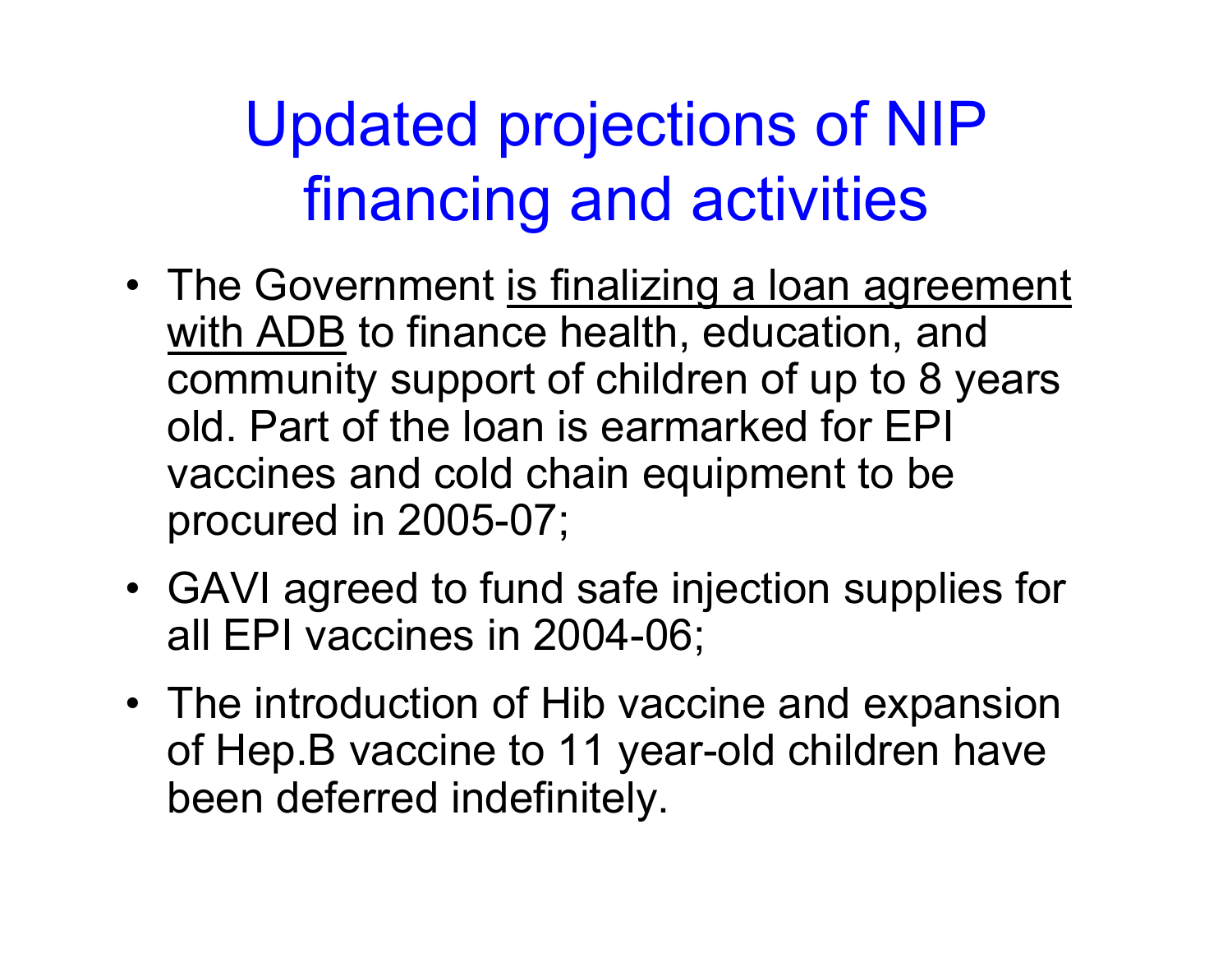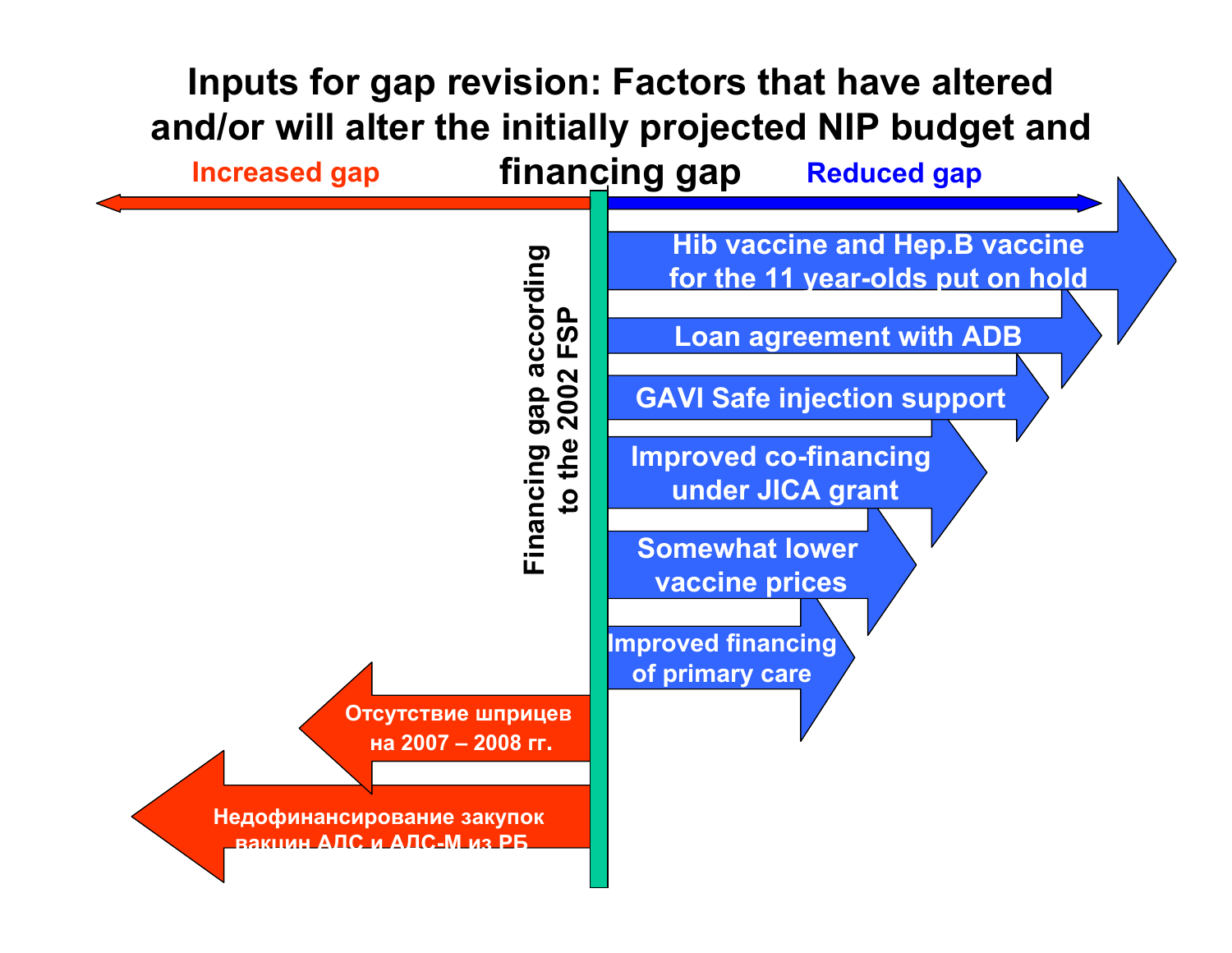#### **Revised NIP budget and financing gap 2002 FSPDecember 2003 Revision**



- •NIP budget projection revised downward;
- •Visible shift from grants to loans;
- •Increased share of domestic allocations;
- •Projected gap reduced in value terms for 2003-08;
- $\bullet$ Projected gap reduced in percent terms for 2003-07 and increased for 2008.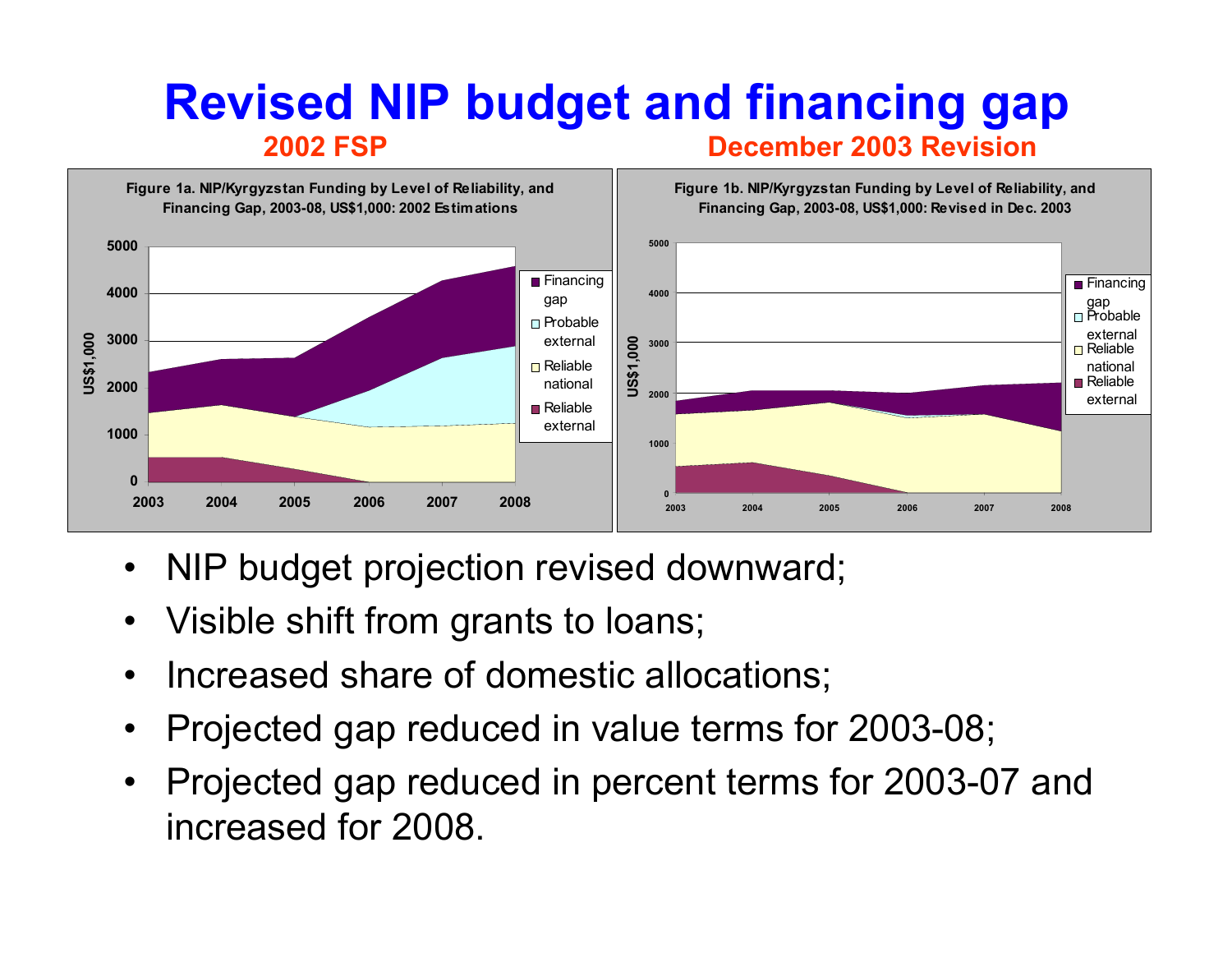### FSP strategies: implementation assessment

| 1. Raise funds for additional<br>vaccines and immunizations | <b>Need reconsidered</b>                                |
|-------------------------------------------------------------|---------------------------------------------------------|
| 2. Finance depreciation of cold chain                       | Предполагается в                                        |
| equipment and vehicles                                      | Вакцинном Фонде                                         |
| 3. Discuss with JICA a follow-up                            | <b>Equivalent strategy</b>                              |
| grant for UNICEF/VII procurement                            | worked - ADB loan                                       |
| 4. Substitute for the GAVI/VF                               | <b>Implemented: ADB</b>                                 |
| procurement of Hep. B vaccine                               | loan will take over                                     |
| 5. Apply to UNICEF for more support                         | <b>Implemented -- So</b>                                |
| with training & capacity building                           | far so good                                             |
| 6. Use NPRSP resources to<br>strengthen NIP financing       | Расходы на НПИ из РБ<br>ежегодно 658,7 тыс.<br>долларов |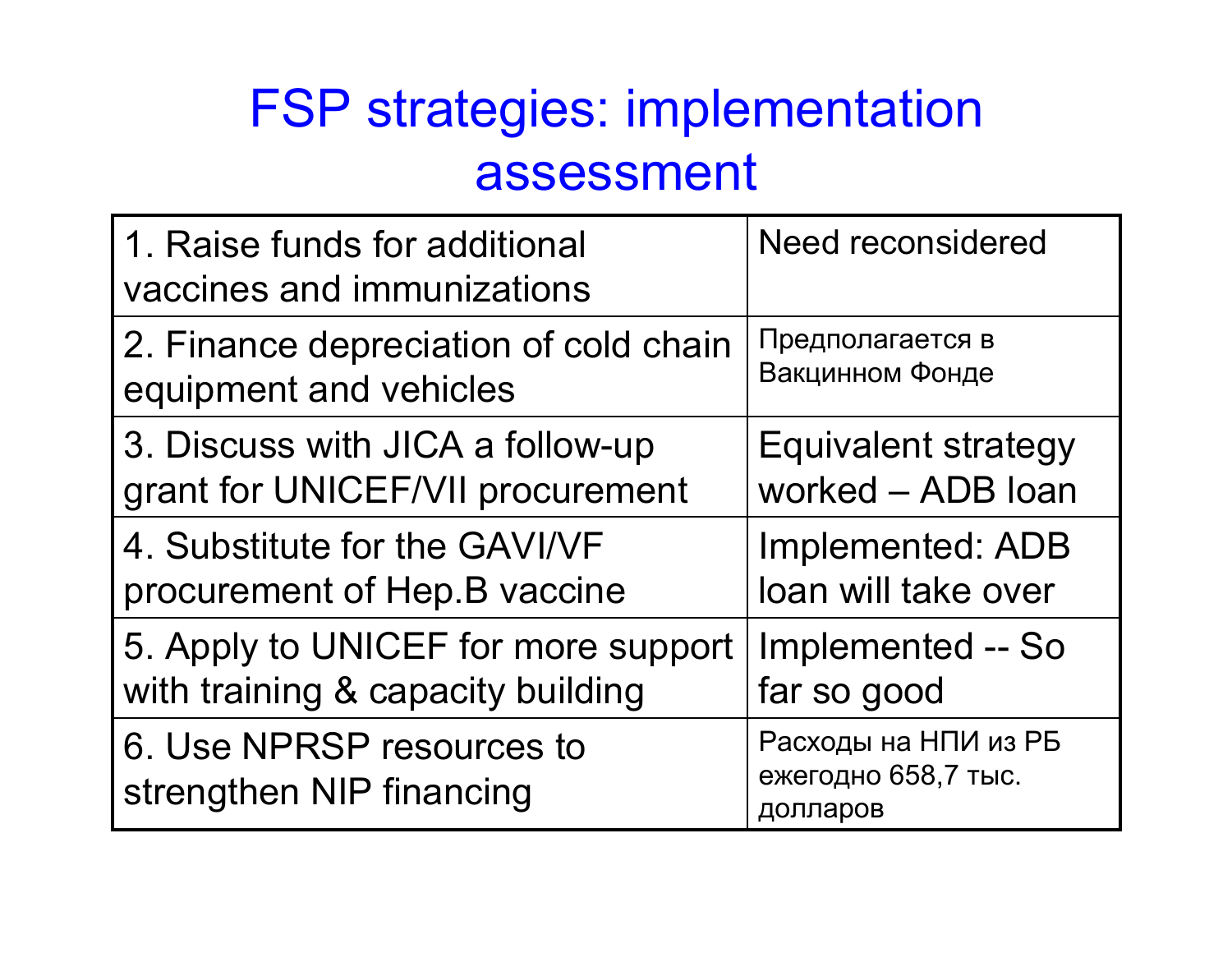### FSP strategies: implementation assessment (2)

| 7. Strengthen health care financing<br>through Mandatory Health Insurance         | On track with implementation                                                                          |
|-----------------------------------------------------------------------------------|-------------------------------------------------------------------------------------------------------|
| 8. Reduce vaccine wastage                                                         | On track. Issue with BCG<br>vaccine                                                                   |
| 9. Control vaccine procurement for<br>compliance with public procurement<br>rules | <b>On track: UNICEF</b><br>procurement dominant                                                       |
| 10. Increase the viability of ADB<br>spending on NIP                              | Implemented: initial biases<br>corrected                                                              |
| 11. Seek international funding for in-<br>depth studies of need for new vaccines  | Implemented: first study<br>conducted. New need -<br>improve surveillance of Hib-<br>related diseases |
| 12. Critically review NIP priorities and<br>actions                               | Implemented: NIP annual<br>cost revised downward                                                      |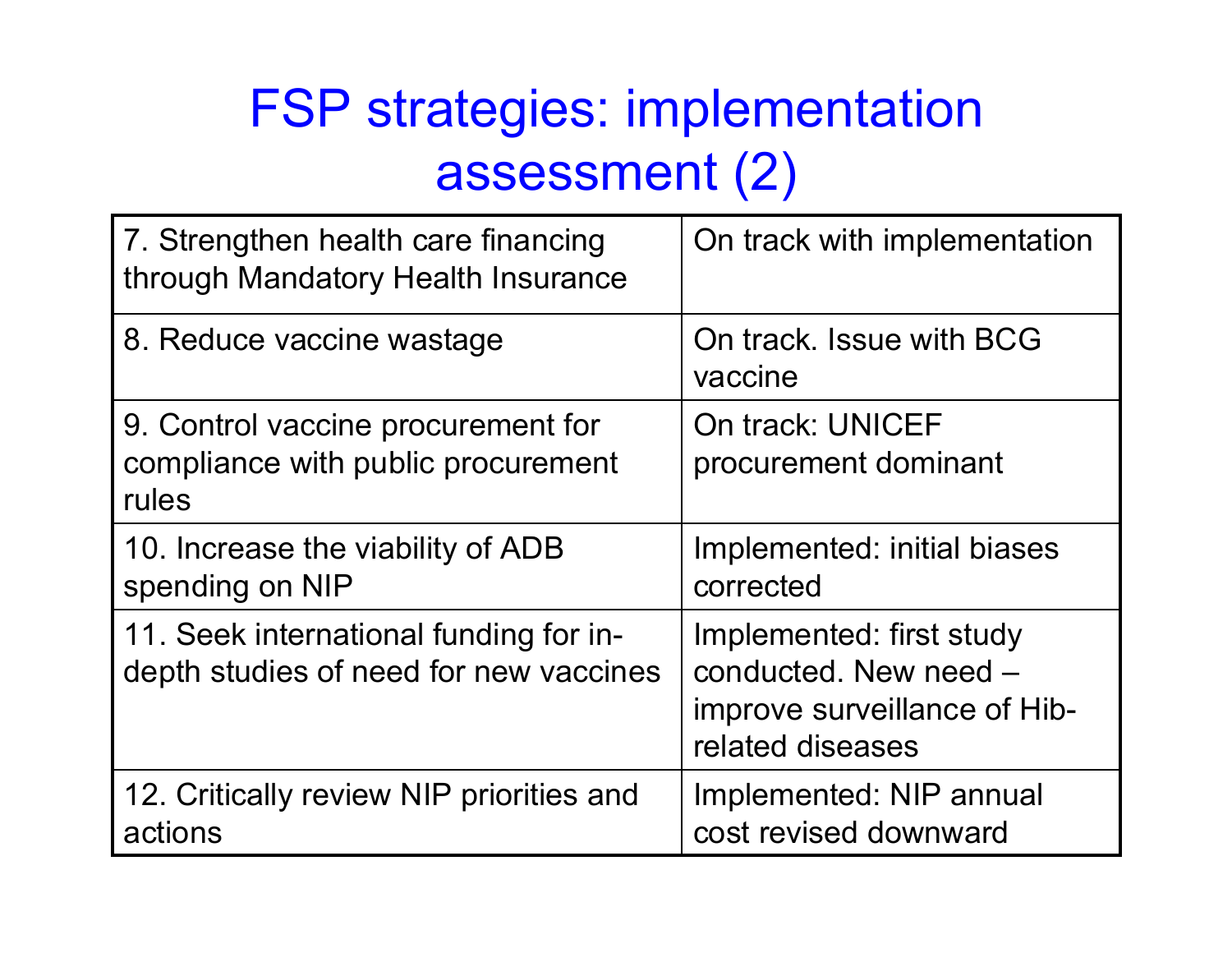## FSP strategies: effectiveness assessment and issues

- Regardless of FSP, the NIP of Kyrgyzstan strongly benefits from political support for the health care sector and children's and community development agendas.
- The FSP plays a moderately positive role as an NIP advocacy tool.
- •FSP has limited institutional base:
	- MOF, MOH and MHIF use broader frameworks to plan and finance health resources;
	- –– ICC or donors do not see FSP as an important frame of reference;
	- –The NIP is not staffed with economists who could understand the FSP technical underpinnings.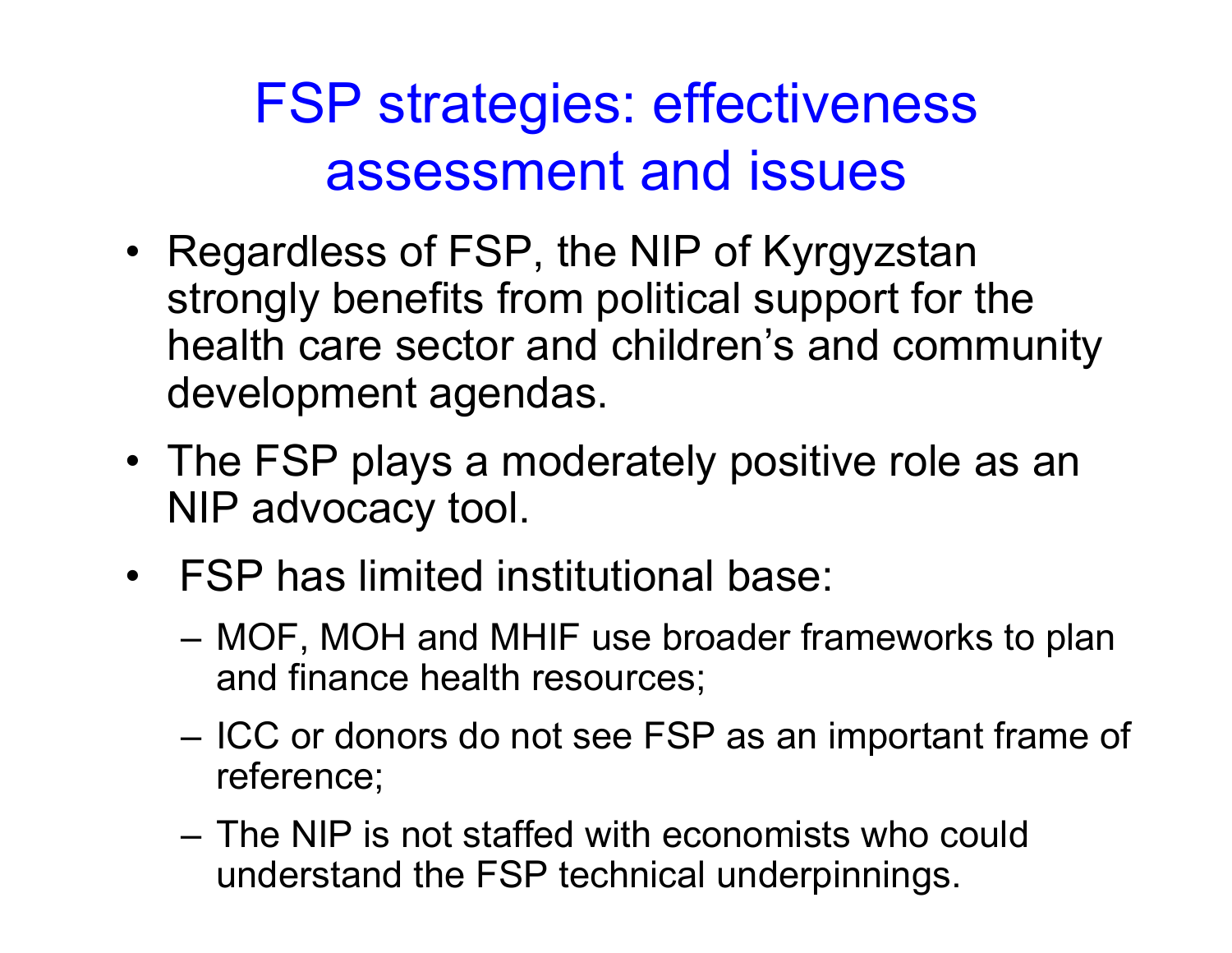### Conclusions and recommendations

Do not either inflate or ignore the FSP role:

- The plan should be valued as an information tool to supplement other capacity building resources in the NIP of Kyrgyzstan;
- •The FSP main constituencies should be:
	- The MOH Planning and Financing Department;
	- G A VI;
	- UNICEF and other donors.
- Those who have ordered FSP should consult it when dealing with the KR applications for NIP financing.